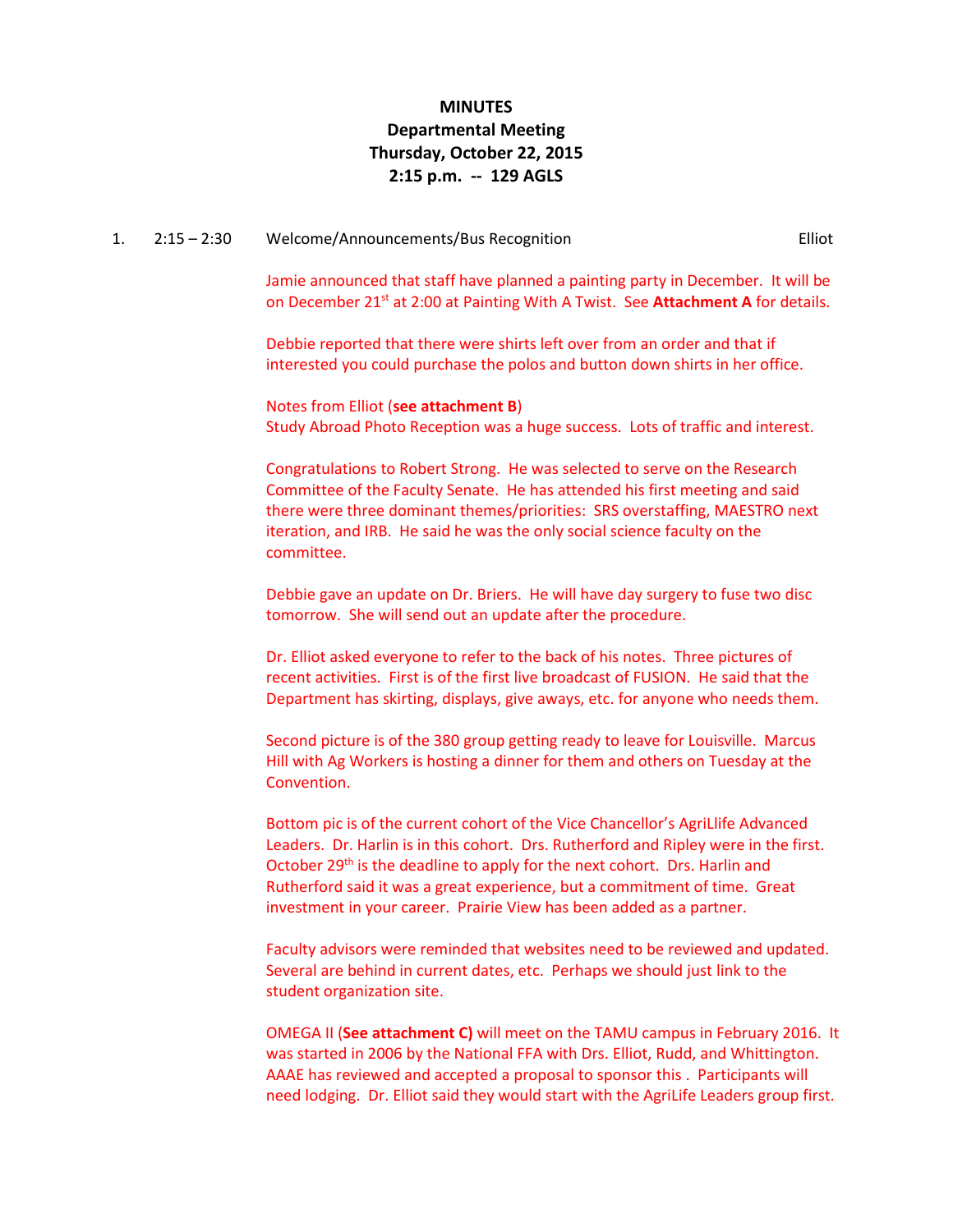A proposal to the San Antonio Livestock Show and Rodeo was submitted this week. It is a \$1.5 million request for the Agricultural STEM Program.

Summer Odom recognized Kevin Andrews for being selected Bugler Call last week and to Tracy Rutherford for being a guest coach.

Busses were presented as follows:

Bring your bus/van/truck/wrecker:

- King to Briers
- Hanagriff to Keppler • Boggus to Moore
- Stroud to Fulton
- Edney (next meeting)
	- Dunsford and News Reporters (next meeting)
- Odom to Beevers
- Vestal (next meeting)

#### 2. 2:30 – 2:35 IT Update/Search Strong Strong

Dr. Strong reported that the committee has met and interviewed several candidates. The committee is moving as quickly as possible but will not rush with a decision. Dr. Murphy asked the group to let them know of any additional candidates.

• Bauer (next meeting)

Josh reported that he had been working on a book with details and instructions on the running of the IT office. He will leave it with the committee and Michael.

3. 2:35 - 2:40 Update on Alumni Relations/Development Kujawski Virtual Board Meeting/Starr Reception Jenna thanked everyone who attended the virtual board meeting.

> Most updated total from the Starr scholarship endowment is \$28, 093. An endowment takes two years before it can be officially awarded. In order to award it immediately, contributions for a total of \$1,000 need to be made directly to the income side of the account. See Jenna to learn how to make this happen.

- 4. 2:40 2:45 AgriLife Advanced Leaders October 29<sup>th</sup> Deadline Harlin/Rutherford See #1.
- 5. 2:45 3:00 Associate Head Reports Rutherford/Murphy/Cummings **Undergraduate**: Dr. Rutherford announced that the Spring 2016 class schedules were up. She asked that all instructors check their classes to make sure one that it's there and that the time and location are correct. Any errors should be emailed to Kristina Beevers or Elke Aguilar. Registration starts on November 12<sup>th</sup>. A new scheduling program has been installed and being used by the advisors. It works with Outlook. Students need to go to the departmental advising page to schedule appointments. There were over 100 appointments last week.

Two newsletters are currently being used. Charlene sends out one each week to all students and Kristina sends one out with specific information for ag communications students.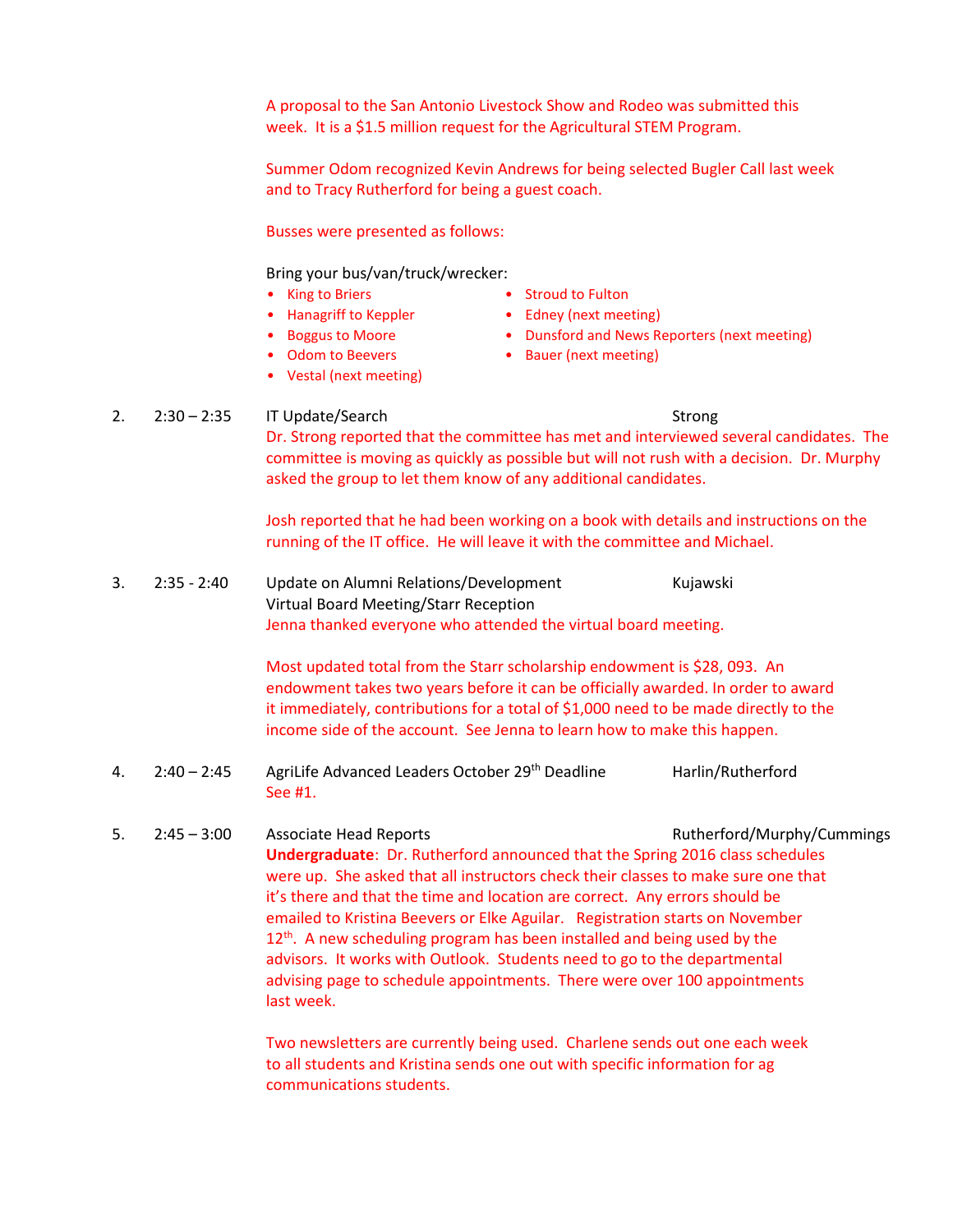The Scholarship Committee has remained intact for the last three years. Dr. Rutherford thanks the committee for serving. A new set of members has been selected: Dr. Harlin will serve as Chair, Charlene will serve as support, Edney for AGSC, Boyd for ALED, McKim for AGCJ, and M. Payne for EXT.

A new requisition form has been prepared and placed on the website. New groups have been added. This form will now be required for all food purchases. Staff will not be able to place orders without a completed, approved form. (See **Attachment D).**

Dr. Rutherford then passed out koozies and pens with the FUSION logo.

### **Graduate**. (**See Attachment E**).

Dr. Elliot has reviewed graduate course enrollment and has proposed changes to the Graduate Curse Rotation. Proposed changes will be distributed at the next Graduate Faculty meeting in November. Faculty will be given time to review.

Registration for Summer and Fall will start November 12. Last day to Q-drop is November 20. Last day for scheduling exams for non-thesis option is November 6.

Clarice will attend the National FFA Convention next week to recruit for the DAAD program and our graduate program.

Extension. Dr. Elliot welcomed Scott back after medical leave. Scott thanks everyone for keeping him in their thoughts and prayers.

Two grants: one for \$60,000 over three years. Overall budget was 1.3 million. The second one is 150,000 over two years. Scott Cummings is the PI for this one.

Reviewing Collegiate Link as a professional development system. Might have uses in ALEC also.

6. 3:00 – 3:05 Classroom Maintenance (132) Rutherford Dr. Rutherford reminded everyone that 132 is not on the regular schedule to be cleaned. We have to maintain it. Make sure when you leave that the room is put back in place. Leave in rows, lecture style. Make sure projector is turned off. All food and trash should be removed at each of meeting.

Same for 255 and the first floor breakroom.

7. 3:05 – 3:10 Academic Program Review Elliot ALEC is up for review in 2016-17. Starts Fall of '16. Work, however, starts now. Clarice will be the lead support. Elke and Debbie specifically, as well as the entire staff will assist.

> First order of business is to identify a review team. A list of 8-10 nominees should be routed from Dr. Elliot. From this list the Provost will select the review team. List of potential reviewers is due to the Provost no later than December 11, 2015.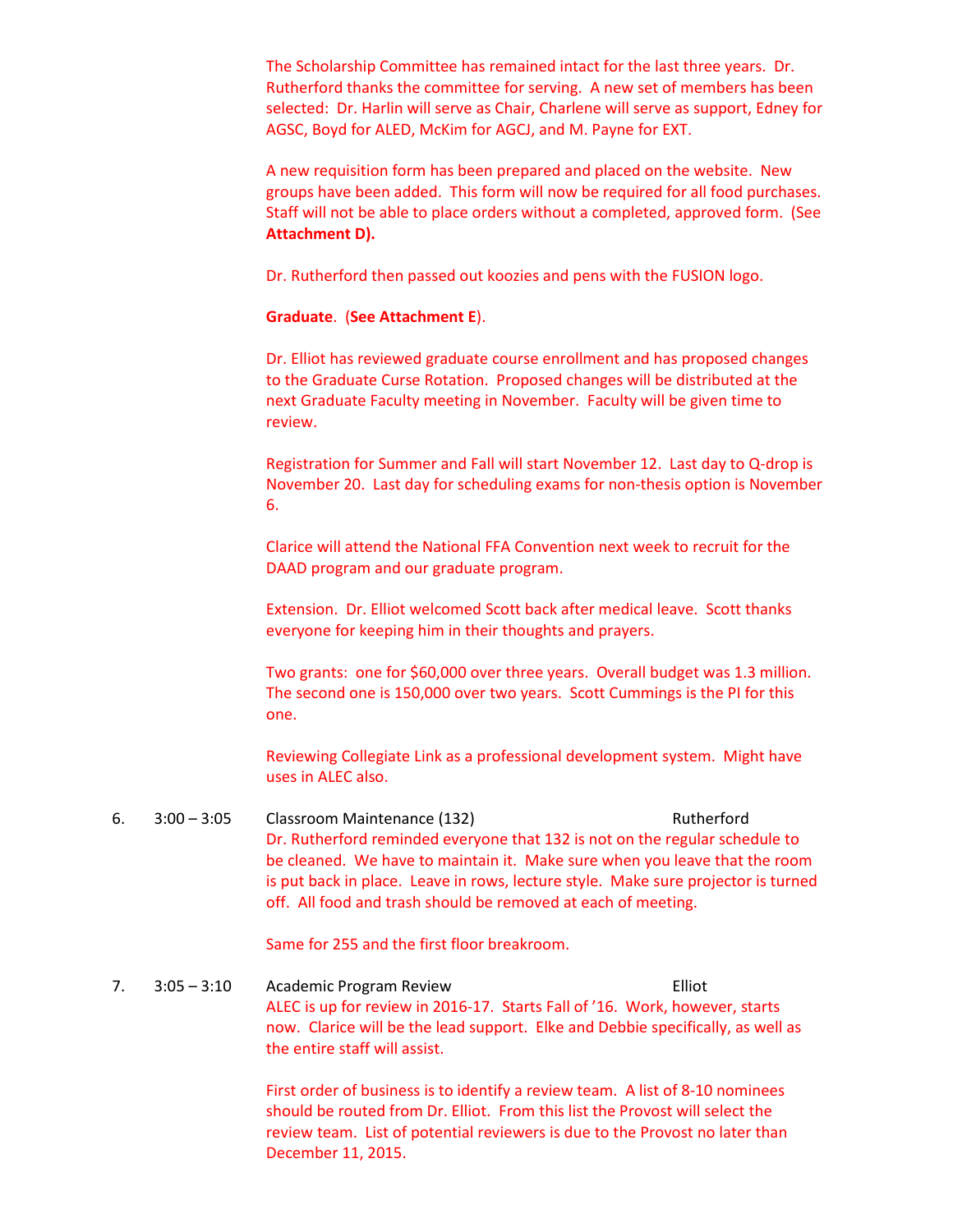We need to make sure that the handbook is up to date.

Several inquiries were made as to whether the same team members could be used again. Dr. Elliot said Debbie would find out and let us know.

8. 3:10 – 3:30 Faculty Meeting Elliot • TA Placement **Wingenbach** 

#### **Travel Request Form Deadlines**

Domestic (30 days prior to trip): e.g., travel December 1, 2015 due by November 1, 2015 International (60 days prior to trip): e.g., travel January 1, 2016 due by November 1, 2015

#### **Upcoming Events**

October 26-30, National FFA Convention, Louisville, KY November 16-20, ACTER/ACTE, New Orleans, LA November 26-27, Thanksgiving Holiday

#### **Upcoming Departmental Meetings**

**(All meetings in 129 AGLS)** November 11 @ 2:00 pm December 10 @ 8:15 am (Breakfast at 7:45 am) January 11 @ 9:00 am February 11 @ 2:00 pm March 9 @ 9:00 am April 12 @ 2:00 pm May 11 @ 9:00 am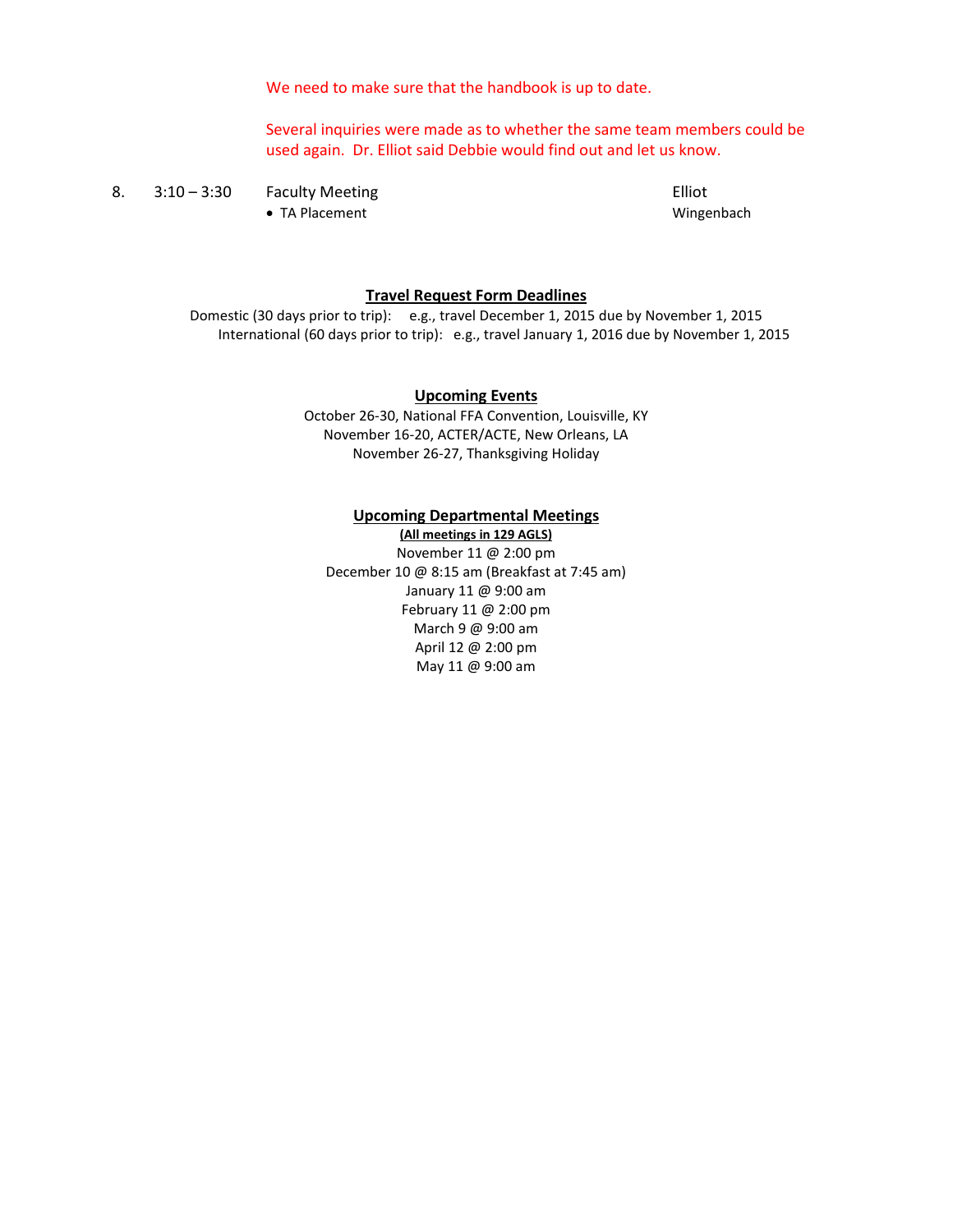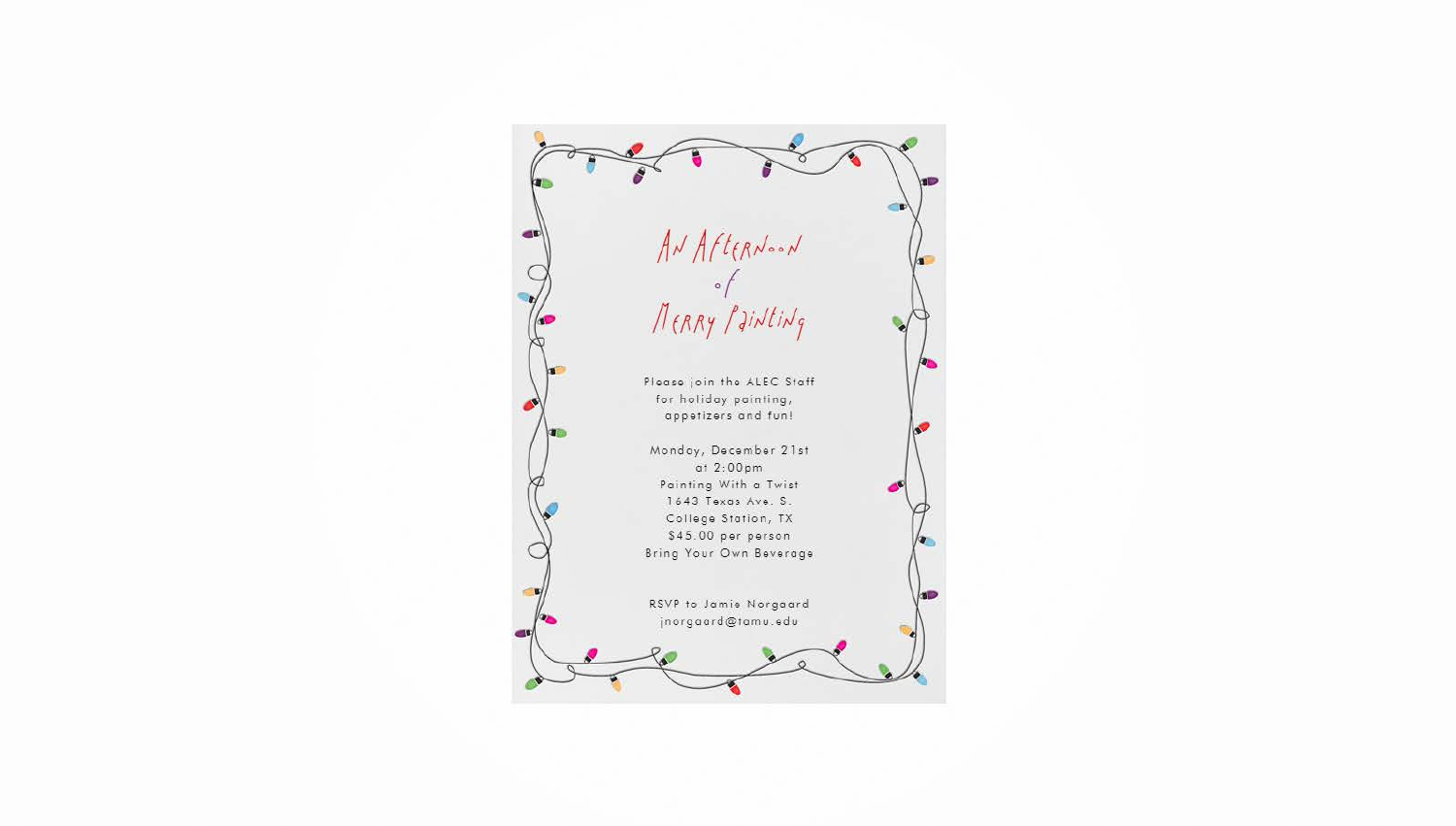## ALEC Departmental Meeting October 22, 2015

- 1. Congratulations, Thank You, and Welcome
	- a. Congratulation to our Study Abroad Photo Contest Winners: **Demi Hofstetter (A&M Namibia Photojournalism & Cultural Pluralism in Agriculture**) – Looking into the Soul. Cultural Exposure Category; and Grand Prize Winner **Ellie Harpole (A&M Namibia Photojournalism & Cultural Pluralism in Agriculture)** – Reveille Bridges the Gap.
	- b. **Dr. Robert Strong** was chosen to serve on the Research Committee of the Faculty Senate.
	- c. **Dr. Tim Murphy** was selected as a recipient of the Southeastern Conference (SEC) Faculty Travel Grant Program Award.
	- d. **Dr. Barry Boyd** is now on the Disciplinary Appeals Panel.
	- e. **Dr. Erica Bobbitt** is going to attend the EntreLeadership conference in Oklahoma City this fall.
	- f. **Drs. J. Strong, R. Strong, Elbert,** and **Dooley** attended the International Leadership Association Global Conference in Barcelona, Spain recently.
- 2. Announcements
	- a. Dr. Briers is having back surgery tomorrow.
	- b. ALEC displays and table skirts see photo on back side.
	- c. All faculty advisors please have your groups provide website update information, photos, officers, meeting times, etc. to Elke.
	- d. The International Degree Distance Delivery committee consisting of Drs. Murphrey, R. Strong, Harlin, Shackelford, and Bobbitt met with Clarice Fulton and Dr. Elliot to begin developing an ALEC response for addressing international master's degree seeking cohorts.
	- e. OMEGA II
		- i. February 15-19, 2016 @ Texas A&M University
		- ii. http://survey.az1.qualtrics.com/SE/?SID=SV\_74J97D3OJwX3Y6F
		- iii. Participants will need housing with A&M personnel
		- iv. Deadline November 10, 2015
	- f. Meal and refreshment purchase
		- i. Use the purchase request form. This means you have a budget for the food.
	- g. AgriLife Advanced Leader Program is designed for the associate professor level.
		- i. Deadline October 29, 2015
		- ii. As most of you know, past ALEC participants were Drs. Rutherford and Ripley. Dr. Harlin is in the current cohort and just completed her last formal session, and her graduation is set for February 9, 2016.
- 3. Publications/Presentations
	- a. *Principles of Agriculture, Food, and Natural Resources.* Hardcover Text. **John S. Rayfield, Kasee L. Smith,** Travis D. Park, and D. Barry Croom. Goodheart-Willcox Publisher. 2017
- 4. Grant Management 101(should provide 3 out of 4 of these to the Department meaning faculty become managers or facilitators of the grants).
	- a. Salary Savings (100% to Department [50% Department] and PIs [50%] restricted discretionary)
	- b. Indirect (40% to be split 60/40 between Department and PIs discretionary)
	- c. Personnel (project director, support staff, GTAs, etc.)
	- d. Operations (e.g., travel, supplies, copying, printing, etc.)
	- e. Funding pending:
		- i. *Department of Agricultural Leadership, Education, and Communications (ALEC) Agricultural STEM Program.* San Antonio Livestock Show & Rodeo. \$1,500,000
- 2. Dutch treat lunch with Dr. E. Contact Debbie King to schedule and leave a contact number (for rescheduling): November 4, 5, 6, 9, 10, 23, 24, 25; December 1, 2, 3, 4, 8, 9, 10, 11, 14, 15, 21, 22, 23.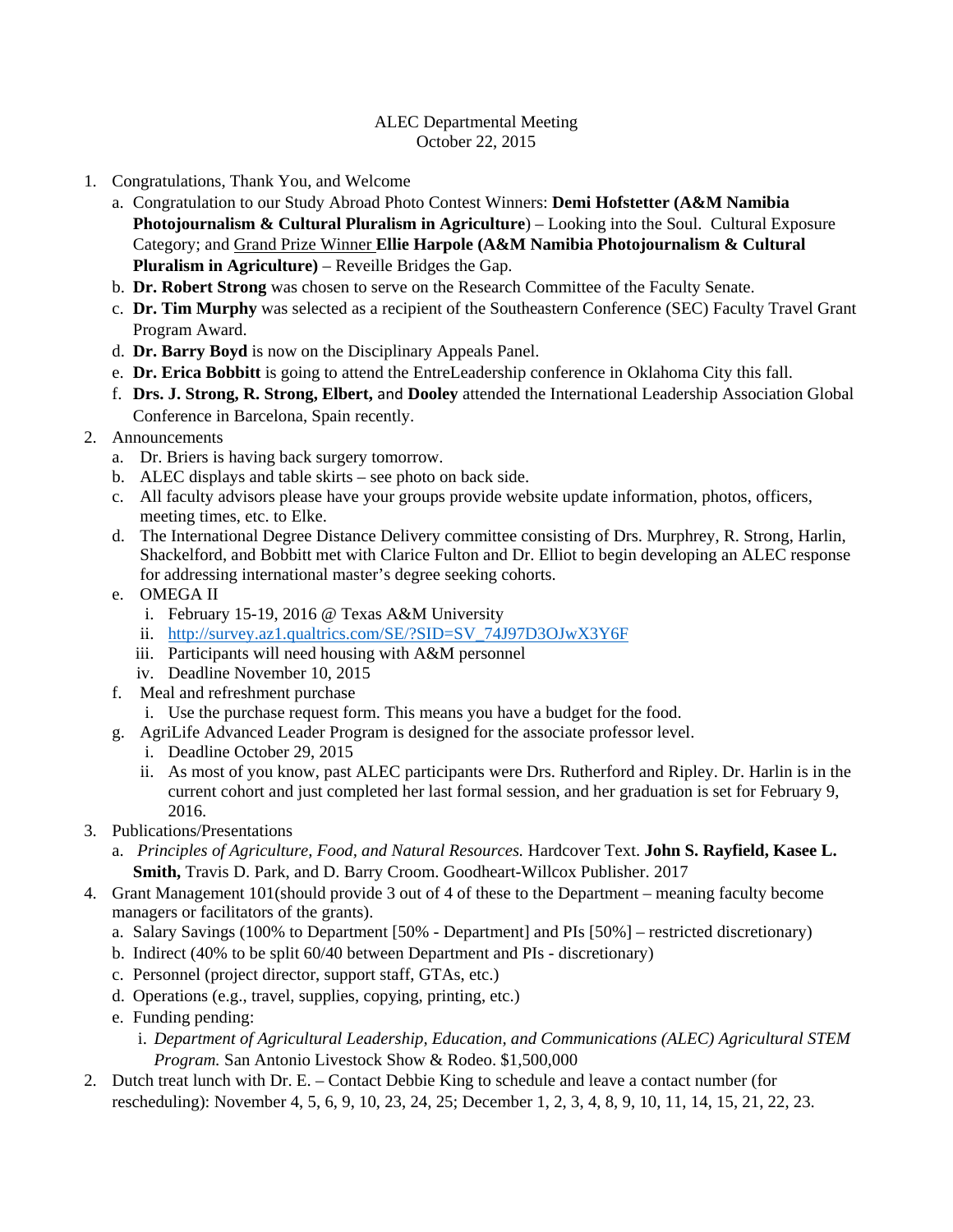Figure 1. ALEC pull‐up displays include FAST, CFFA, ACT, Dr. Joe Fellow, and 2 Department displays. A study abroad display is in the works. We have many table skirts in various sizes. Jenna has giveaway items as do some ALEC groups. Currently, the displays and table skirts are kept in the AGSC storage room.





Figure 2. The 380 class will visit many agriculturally related businesses to and from the National FFA Convention in Louisville, KY. Kasee Smith and Adolfo Cadena are leading this High Impact Experience.

Figure 3. Dr. Harlin completed the 18‐month AgriLife Advanced Leaders Program recently. Her graduation is in February. Past ALEC cohort members include Drs. Ripley and Rutherford. Drs. Cummings and Elliot serve on the Executive committee. October 29, is the deadline for cohort IV.

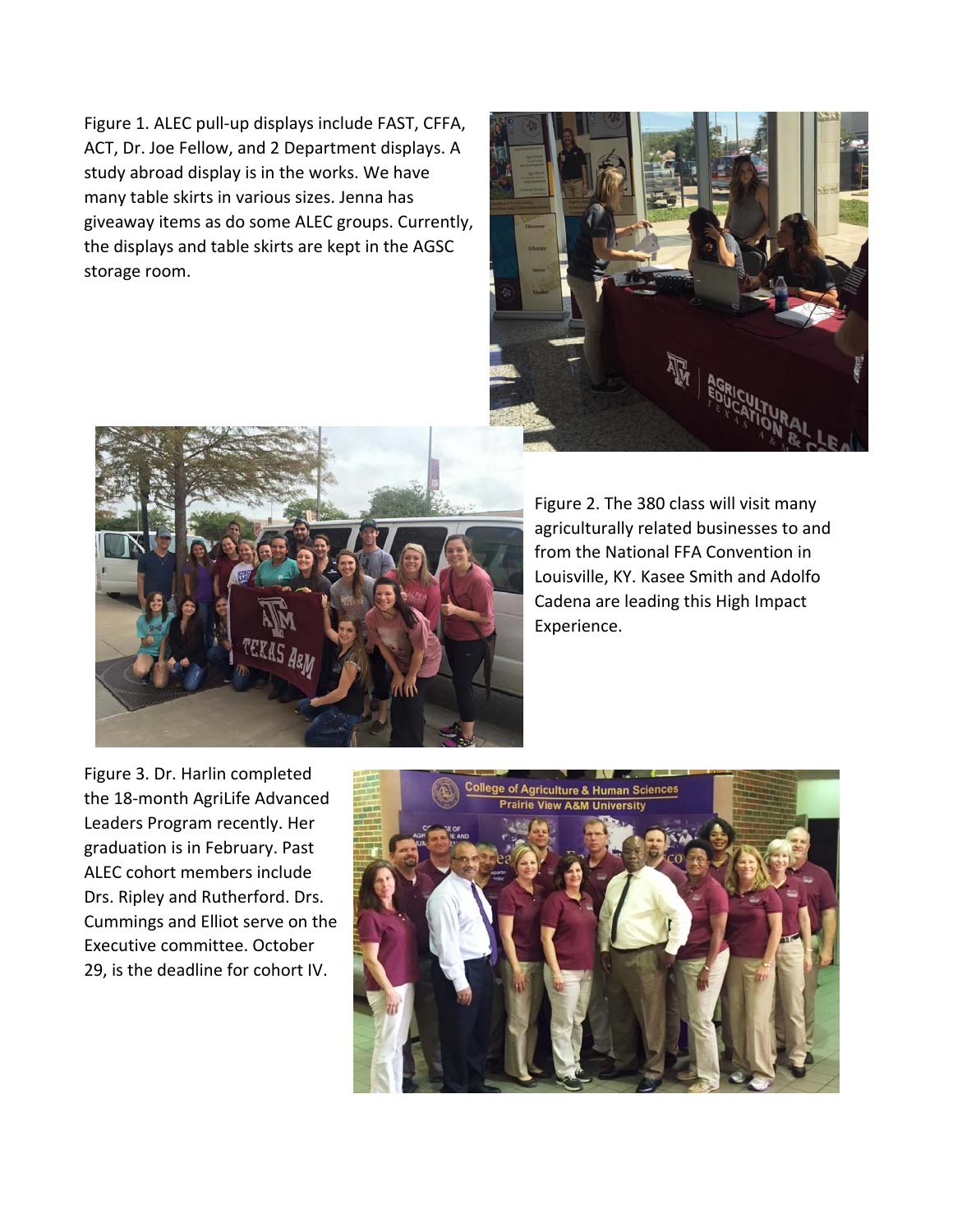

Sponsored by AAAE Facilitated by:

Jack Elliot from Texas A&M University & representing the Western AAAE Region Rick Rudd from Virginia Tech & representing the Southern AAAE Region Susie Whittington from The Ohio State University & representing the North Central AAAE Region Six Team Leaders (Mentors) selected from the first Omega Experience

- Purpose: To improve the viability of agricultural education, leadership, communications, and extension within the university system.
- Audience: Thirty agricultural education, leadership, communications, or extension faculty or Ph.D. candidates. In priority order: Untenured faculty with three years or less experience; Ph.D. students in final year of study; untenured faculty with four or more years of experience; and other faculty or Ph.D. students.

## When: February 15-19, 2016  $\omega$  Texas A&M University, College Station, TX:

Goal: Determining individual **areas** for improvement, establishing goals, creating a working group with a mentor, and developing an action plan for implementation. The three main **areas** of focus are: pedagogical knowledge (including underlying foundational theories), skills and abilities; pre-service education; and viability of agricultural education, leadership, communications, or extension within the university system.

and

## during the 7 months between the two sessions

Goal: Accomplishing individual and group goals as determined in the action plan (university credit may be available for Ph. D. students on an individual basis). Communicating with the working group will be facilitated by the mentor and will include e-mail, web-based programs, teleconferences, etc.

#### and

## October 11-14, 2016 @ Virginia Tech University, Blacksburg, VA

Goal: Individual and group reporting and presenting results from the action plans. The reports and presentations are expected to be show case examples of premier educational delivery methods. Peer critiquing, mentoring and sharing of materials from all reports and presentations will be a key focus of this 4-day-long seminar. Ultimately, becoming a stronger more viable player within the university is the primary outcome of this tenmonth agricultural education, leadership, communications, and extension enhancement experience.

Cost: Your OMEGA II program expenses include your travel to the two sites (Texas A&M and Virginia Tech), some incidentals, and a \$2,500.00 fee. AAAE is providing resources to support OMEGA II.

For questions about OMEGA II, please contact:

Jack Elliot - jelliot@tamu.edu Rick Rudd- rrudd@vt.edu Susie Whittington – whittington.1@osu.edu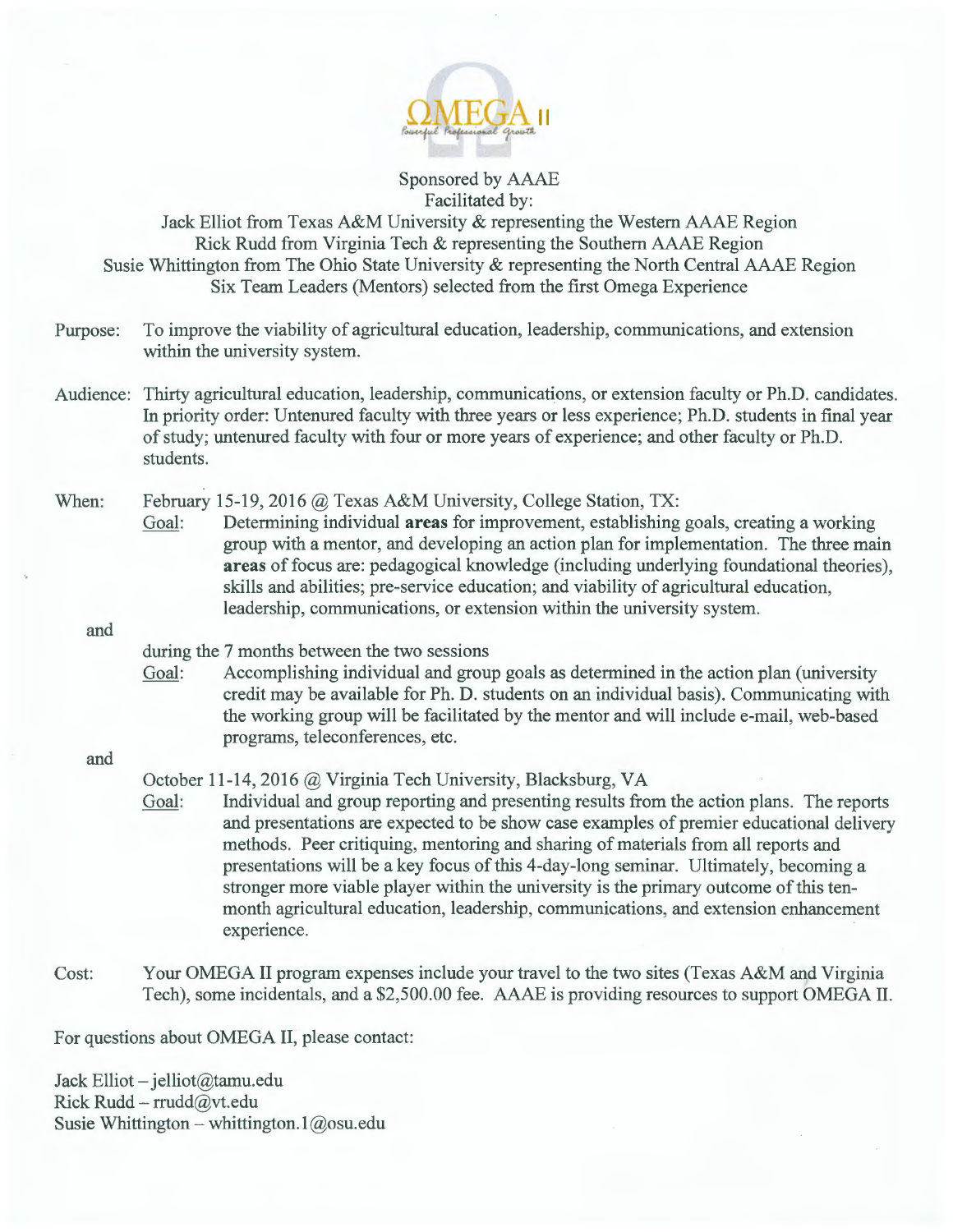#### COLLEGE OF AGRICULTURE AND LIFE SCIENCES

Department of Agricultural Leadership, Education, and Communications

# **ALEC Purchase Order**

**Date:** Click here to enter a date.

**Purchaser:**  Click here to enter text.

Program Area Choose an item. Account type: Choose an item.  **If other, please identify**  Click here to enter text.

| <b>QTY</b> | Category           | Supplier | Description | <b>UNIT</b><br><b>PRICE</b> | <b>TOTAL</b> |
|------------|--------------------|----------|-------------|-----------------------------|--------------|
|            | Choose an<br>item. |          |             | $\sqrt{3}$                  | \$           |
|            |                    |          |             |                             |              |
|            |                    |          |             |                             |              |
|            |                    |          |             |                             |              |
|            |                    |          |             |                             |              |
|            |                    |          |             |                             |              |
|            |                    |          |             |                             |              |

Please attach additional ordering information such as item pictures, order forms, Amazon cart, contact information for supplier, etc .

TOTAL **\$** 

Requestor Signature

Associate Dept Head signature

600 John Kimbrough Boulevard 2116 TAMU College Station, TX 77843-2116

Tel. 979.845.2951 Fax 979.845.6296 http://alec.tamu.edu